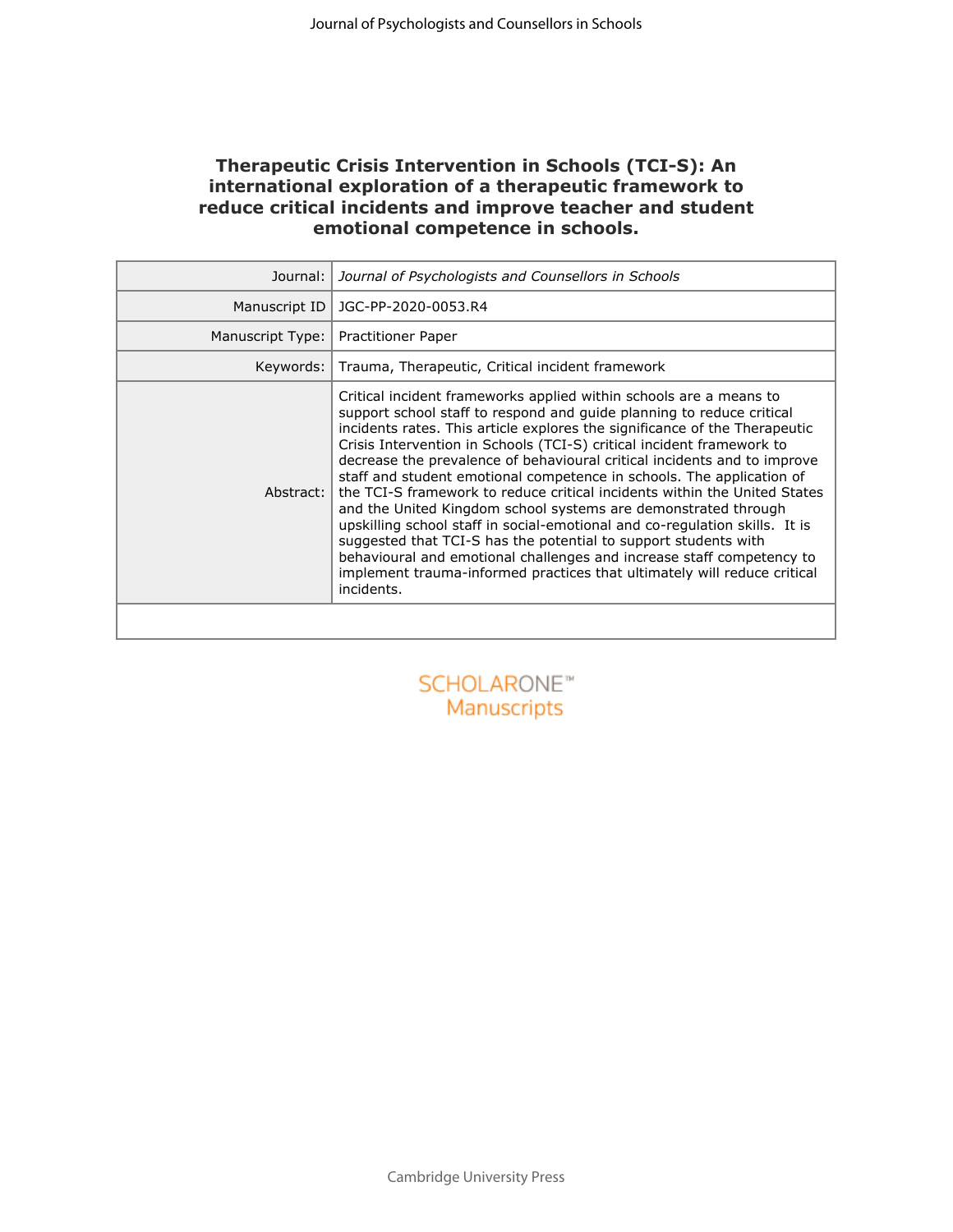Therapeutic Crisis Intervention in Schools (TCI -S): An international exploration of a therapeutic framework to reduce critical incidents and improve teacher and student emotional competence in schools.

#### Stella Rodgers \* and Sharinaz Hassan\*\*

\*Department of Education, School Psychology Services, Western Australia, Australia \*\*Department of Psychology and Speech Pathology, Curtin University, Western Australia, Australia

## **Abstract**

orks applied within schools are a means to s<br>ng to reduce critical incidents rates. This and<br>peutic Crisis Intervention in Schools (TCI-<br>ne prevalence of behavioural critical incider<br>mpetence in schools. The application of Critical incident frameworks applied within schools are a means to support school staff to respond and guide planning to reduce critical incidents rates. This article explores the significance of the Therapeutic Crisis Intervention in Schools (TCI -S) critical incident framework to decrease the prevalence of behavioural critical incidents and to improve staff and student emotional competence in schools. The application of the TCI -S framework to reduce critical incidents within the United States and the United Kingdom school systems are demonstrated through upskilling school staff in social-emotional and co-regulation skills. It is suggested that TCI -S has the potential to support students with behavioural and emotional challenges and increase staff competency to implement trauma -informed practices that ultimately will reduce critical incidents.

#### **Introduction**

In the education profession, more than 1 in 4 Australian teachers suffer from emotional exhaustion once employed and expect to leave the profession within the first five years of teaching (Marshall, 2013). Challenging student behaviour, reactive management strategies from staff, aggression from students and parents, and low morale stemming from toxic school cultures have been identified as contributing factors (WorkCover, 2014). Interestingly, recent research shows that student violence and challenging behaviour in school is strongly associated with childhood trauma and/or childhood stressors (Australian Institute of Family Studies, 2019). This is not to say that all challenging behaviour can be linked back to experiences of trauma. Across education systems internationally, the enactment of policies, directives and procedures to help 'control' challenging student behaviour have been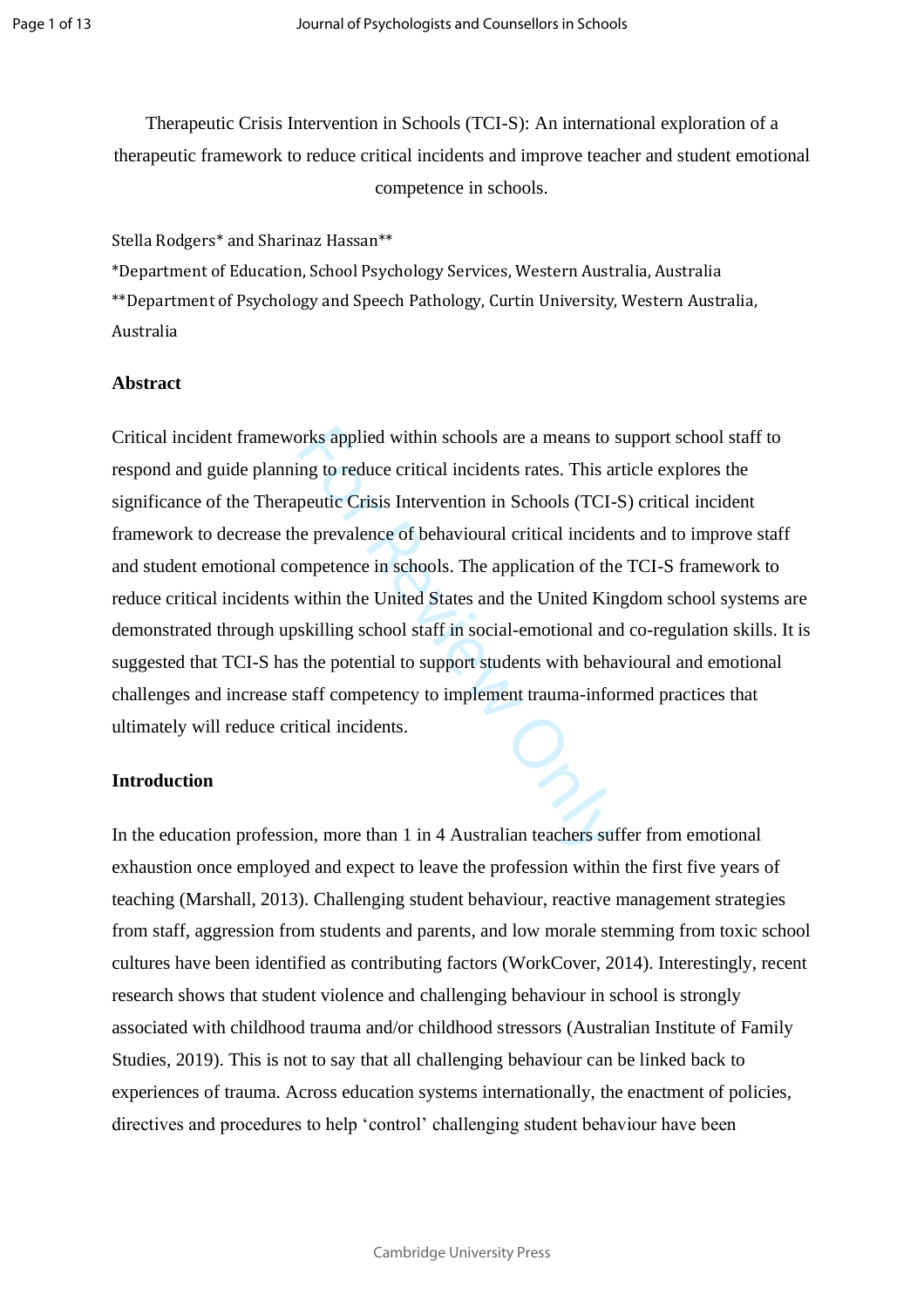commonplace (Sullivan et al., 2014). These approaches have been seen to be either complementary or contradictory to the wellbeing of both students and staff.

Trauma is defined as an event, series of events, or set of circumstances that are experienced as physically or emotionally harmful or life -threatening that may lead to a disruption in overall functioning (SAMSHA, 2014). In children, the typical psychological impacts of trauma include terror, helplessness, stress, learning, attention difficulties, and anxiety (Perry, 2007). These underlying problems can often be masked by external presentations of non compliance and other challenging behaviour at school. Early trauma can impact brain function, development and emotional regulation, which can lead to mental health disorders including anxiety, depression, substance abuse, posttraumatic stress, and other trauma-related issues in adult life (De Bellis & Zisk, 2014). There is a lack of empirical knowledge on the exact prevalence rates among Australian children experiencing traumatic events. Nevertheless, schools continue to report the resulting repetitive violence and challenging pain -based behaviour that presents from these adverse experiences.

sion, substance abuse, posttraumatic stress,<br>ellis & Zisk, 2014). There is a lack of empi<br>nong Australian children experiencing traun<br>tinue to report the resulting repetitive viole<br>t presents from these adverse experiences Trauma -informed practices (TIP) are models of care and support provision that consider the prevalence of childhood trauma and its subsequent impacts on development, learning, and well- being (Morgan et al., 2015). TIP is an alternative to traditional behaviour-based approaches to understanding and intervening with student challenges, mental health concerns, and problem behaviours (Dorado et al., 2016). Trauma - informed care is used worldwide and across organisations to support young people and adults affected by the impact of adverse life experiences.

Therapeutic Crisis Intervention in Schools (TCI -S) is a critical incident framework that considers a trauma -informed approach to reduce the use of physical restraints, suspensions and improve academic attainments while teaching coping skills with the most vulnerable students (Holden et al., 2012). Cornell University first developed the Therapeutic Crisis Intervention (TCI) crisis prevention and intervention model for residential childcare organizations as part of the Residential Child Care Project (RCCP) in the United States in the early 1980s. The model was developed under a grant from the National Centre on Child Abuse and Neglect and was designed predominantly for residential childcare organizations. Due to the successful outcomes of TCI in this domain, the model branched out to health agencies and into the education field.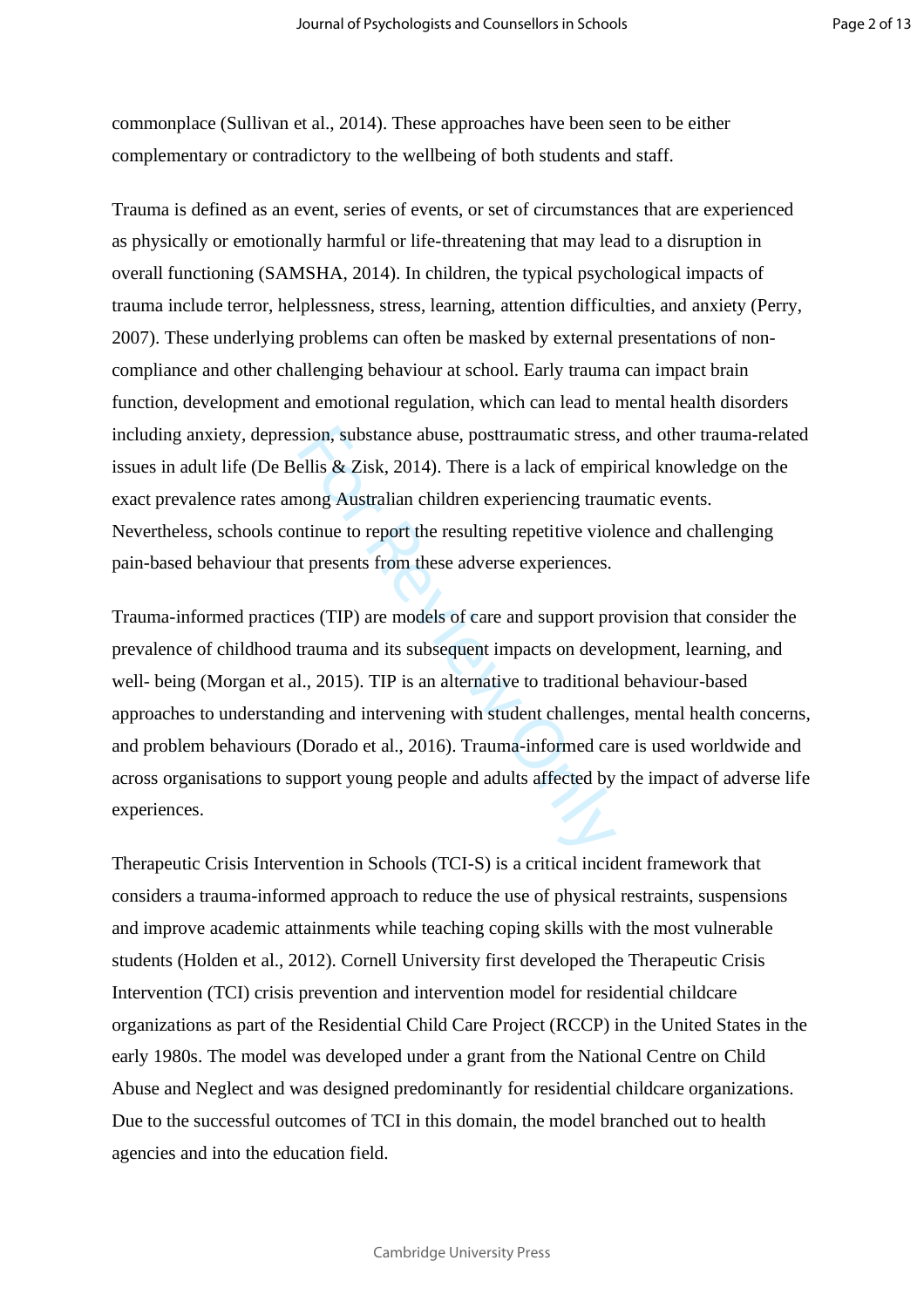TCI in schools began in the 1980s with larger campus types of residential treatment facilities, such as Waterford Country School located in the state of Connecticut. Several large school districts in the US used TCI in the 1990s along with many special education centres. TCI-S currently being applied internationally in schools and is gathering an evidence base for demonstrating improvements across student mental health, academic engagement and the prevalence of critical incidents. These are the goals that guide TCI-S practice in schools; i) prevention of crises from occurring, ii) assisting teachers in de -escalating and managing potential crises, iii) reducing physical restraints, iv) learning constructive ways for staff to handle stressful situations, v) teaching student coping skills, vi) developing a learning circle within organisations, and viii) using contemporary behaviour and trauma research to inform practices (The Therapeutic Crisis Intervention for Schools, [TCI -S], 2012). A significant difference to other critical incident frameworks is that TCI -S teaches school staff about emotional competence. By training teachers to view students' behaviour through a trauma informed lens, their responses to the challenging behaviour can address the student's underlying needs.

ic Crisis Intervention for Schools, [TCI-S],<br>
al incident frameworks is that TCI-S teache<br>
by training teachers to view students' behave<br>
onses to the challenging behaviour can addi<br>
and on offered within the clinical sett In Australia, TCI has been offered within the clinical setting, and in Western Australia particularly, it is implemented within Child Protection and Family Support (CPFS), Department of Health and Child and Adolescent Mental Health Services (CAMHS). In 2016, TCI -S was introduced into the School of Specialised Educational Needs: Behaviour and Engagement (SSEN:BE) centres in the Western Australian Department of Education. The Department of Health's Family Pathways service and Adolescent Unit have also introduced TCI in suburban clinics and hence, TCI is already broadening its reach within this state.

## **TCI -S Internationally**

Research has shown that schools in America and the United Kingdom have been applying the TCI -S framework to address issues of violence and poor student mental health. Figure 1 depicts the practical TCI -S five domains to successfully implement TCI -S within a school system. The five domains are outlined in detail.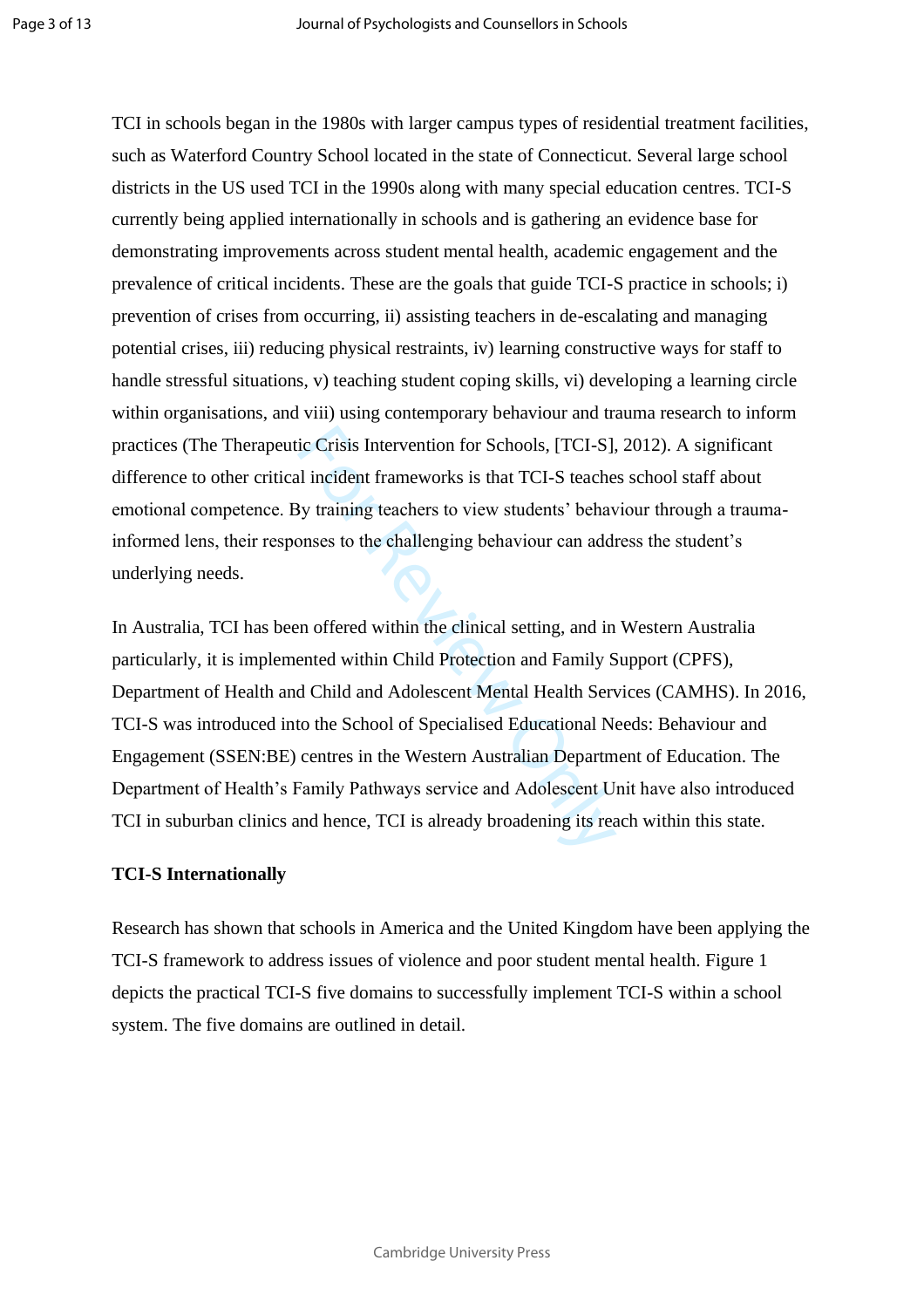

Figure 1: Five domains for effective TCI -S implementation in schools. From "Therapeutic Crisis Intervention System for Schools Information Bulletin", The Residential Child Care Project College of Human Ecology Cornell University, Ithaca, NY USA. Copyright (2012) by Bronfenbenner Center for Translational Research. Reprinted with permission.

## **Leadership and Administration support**

For effective TCI -S implementation in schom<br>
in for Schools Information Bulletin", The F<br>
in Ecology Cornell University, Ithaca, NY I<br>
infenbenner Center for Translational Resear<br>
istration support<br>
p and Administrative s The domain of Leadership and Administrative support aims to develop a whole -school approach or framework to respond to challenging student behaviour. Promoting psychological health, applying a shared systemic response to challenging behaviour, and implementing a relational repair model for students and staff following critical incidents are the key goals of this domain (TCI -S, 2012). For schools, the leadership commitment begins with both the school leadership and regional support to provide the school with guidance to implement the TCI -S crisis management system. Leadership teams and administration support are fully informed about the TCI -S crisis prevention and management system, and this will lead school staff to provide a consistent response to crises. Within the school setting, the TCI -S framework represents a standard communication of crisis procedures, policies, and practices in the organisation (TCI -S, 2012). School staff are educated on how to prevent and de -escalate student challenging behaviour and teach coping skills. The TCI -S framework is essential in developing and maintaining a safe and supportive school culture that promotes academic growth and student wellbeing. Leaders can promote a school culture that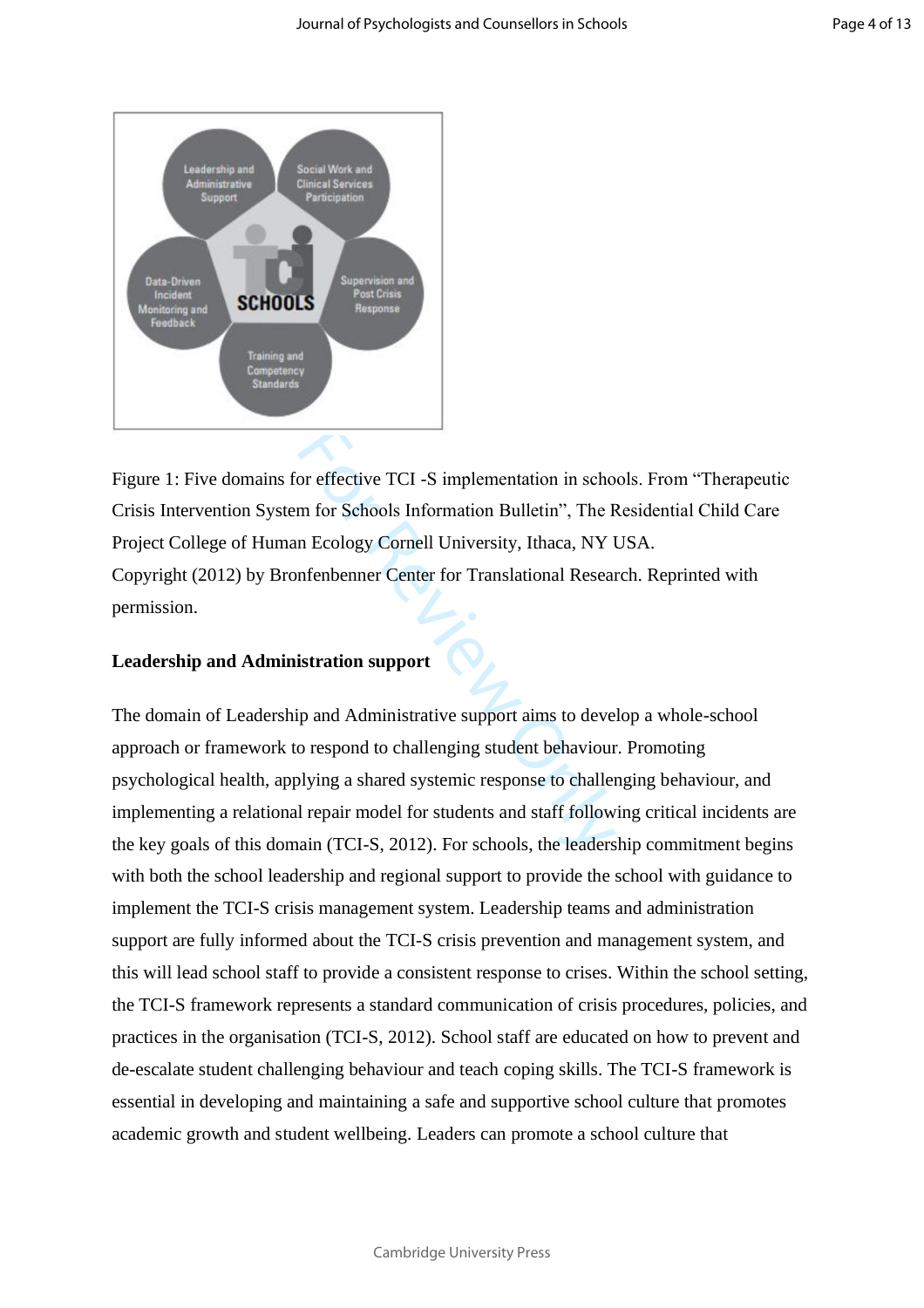establishes an environment where students can learn by valuing developmentally appropriate practice above control (TCI -S, 2012).

Several schools were visited and interviewed by the first author in the New York and Connecticut State in the US (specifically Waterford Country School and Red Jacket School, a mainstream middle school). These schools had involved their entire school staff trained in TCI -S, including the gardeners and cleaners. These schools had two 'champion' staff, trained as TCI -S trainers , who then trained the remainder of the school staff.

rational programs to school districts within<br>the approach to leading and supporting T<br>neipals and Principal Superintendents. The<br>ed combined programs including Positive E<br>nal programs in combination with TCI-S, v<br>s. Waterf The Board of Co -Operative Educational Services (BOCES) in Newark also had all of their staff trained in TCI -S and this was led by their school Director. BOCES is a service in the US that provides shared educational programs to school districts within each state. The BOCES Director provided a top-down approach to leading and supporting TCI-S implementation alongside the district Principals and Principal Superintendents. The mainstream schools in these districts also adopted combined programs including Positive Behaviour in Schools (PBiS) and social -emotional programs in combination with TCI -S, which proved to further reinforce TCI -S strategies. Waterford Country School (WCS) also adopted CARE (Children And Residential Experiences) specific to their context. CARE is a multi -level program model for improving services for children in out-of-home care as seen in WCS.

The leadership team at WCS consistently allocate time for staff members to be released from teaching duty to respond to critical incidents. The TCI -S strategies of co -regulation and emotional first aid have helped the staff to assist students to return to their emotional baseline. Using one of the strategies of TCI -S, the Life Space Interview (LSI) technique, reparation of student -teacher relationships was observed. The LSI is an approach used to change behaviour patterns of students. It is used as a crisis intervention technique during the recovery phase of a behaviour escalation in which a student's behaviour is discussed with the student at the time of the problem's occurrence, or within the 'life space'.

After the implementation of TCI -S, school staff at WCS noted that they experienced more job satisfaction and that more students remained in the school program rather than being suspended for challenging behaviour. "When teachers could repair relationships with students before the end of the day, they reported a significant positive impact on the following day's events" as quoted by a residential teacher as noted in the WCS interview notes of the visit.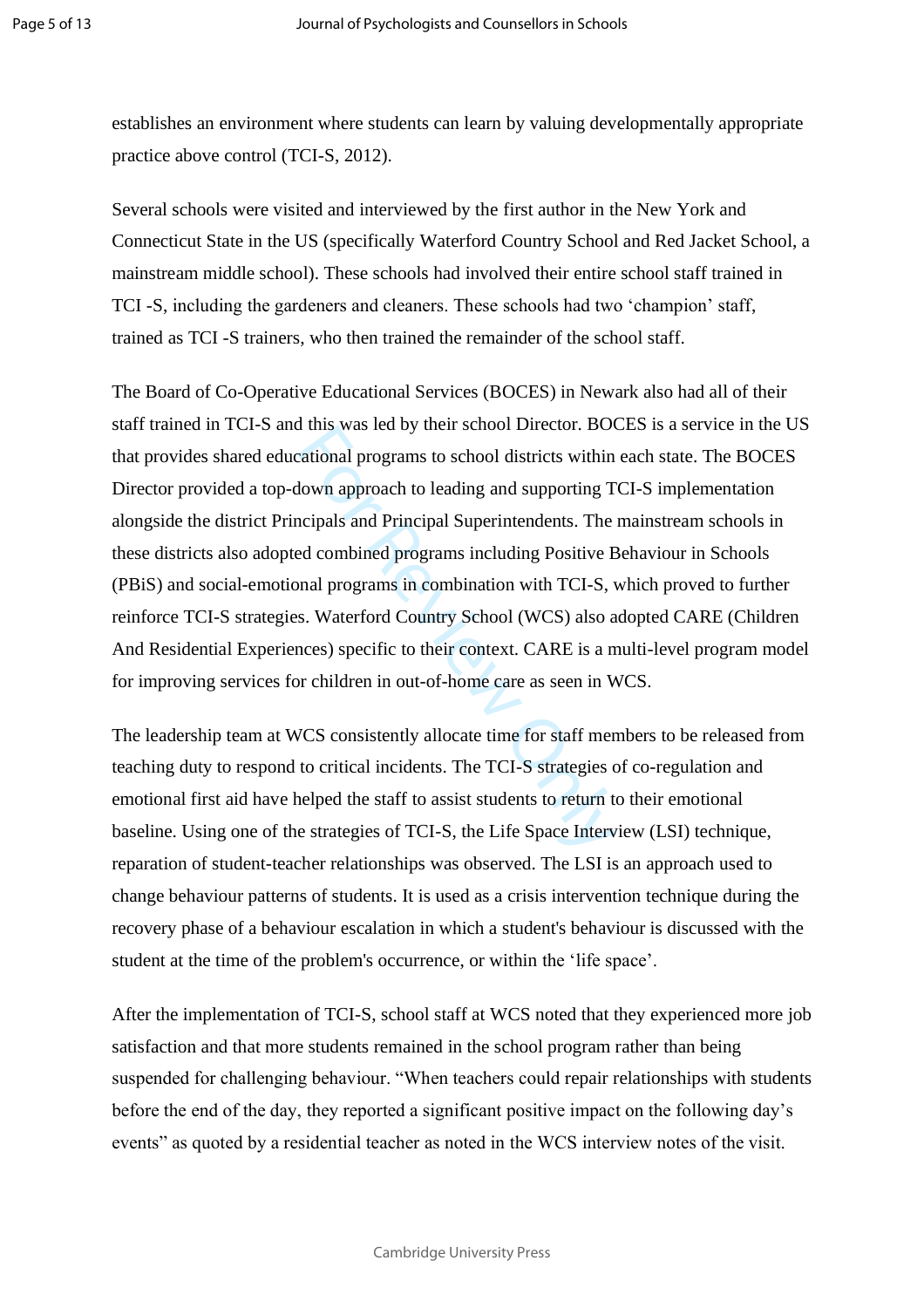### **Social Work and Clinical Services Participation**

Social work and Clinical Services play an essential role in overseeing and monitoring staff responses to students in crisis (TCI -S, 2012). In the US, the utilisation of social work support is similar to the use of school psychology services in Australia for supporting the TCI-S system. The development of Individual Documented Plans or Individual Crisis Management Plans in consultation with clinical services for responding to behaviour escalations is critical for staff to minimise the need for physical restraint (TCI -S, 2012).

The facilitation of ongoing reviews of students' Individual Documented Plans following behaviour escalations assists staff to develop more effective ways to prevent and intervene with student's high-risk behaviour (Holden et al., 2012). The revisions are informed by the data generated from incident reports. Thus, planning cycles of review are set in place with a team of relevant clinical staff in order to meet student needs and support behaviour change.

behaviour (Holden et al., 2012). The revision-<br>behaviour (Holden et al., 2012). The revision-<br>staff in order to meet student needs and sup-<br>hat the social workers/school psychologists<br>f TCI-S. School psychologists have the At WCS, it was evident that the social workers/school psychologists were working as 'Instructional coaches' of TCI -S. School psychologists have the capacity to review behaviour incidents with school staff and support in reviewing documentation planning and coaching of TCI -S strategies. School psychologists alongside Occupational Therapists, Speech Therapists, School Nurses, Psychiatrists and nominated school staff attend Care -Team meetings once per term to review every child's documented plan. In the US, schools apply for grants to broker clinical services to work on school sites while others resource within their own budgets. As such, TCI for Families (TCI-F) is a specialised branch of TCI-S that coach parents in strategies for the home environment. The facilitation of TCI -F was seen to be used effectively in Klingberg Family Centre (KFC). KFC resides in the city of Hartford within the US state of Connecticut. KFC is a private, not for profit multi-service agency that assists families affected by trauma and houses the Raymond Hill School for students with special needs. The TCI -F link allowed for a holistic approach to supporting these students both at school and home.

### **Supervision and Post -Crisis Response**

Frequent and ongoing supportive staff supervision, mentoring, and coaching is essential for creating and sustaining a school's ability to reduce the need for physical restraint (TCI -S, 2012). The facilitation of weekly reflective and supportive supervision is built into the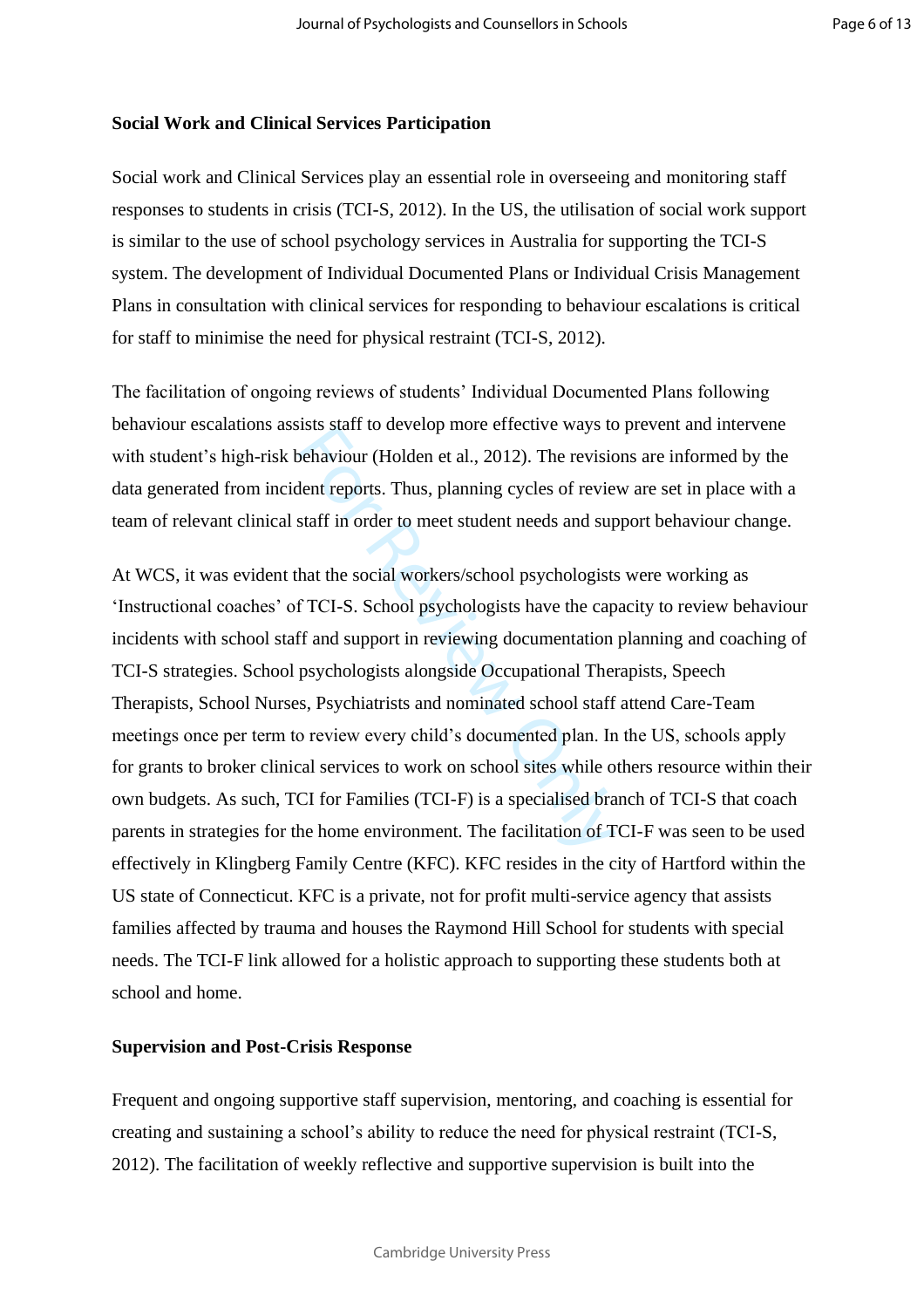implementation and ongoing monitoring of the TCI -S crisis management system. School leadership provides the time to prioritize reflective supervision of their school staff as a routine practice to reduce the potential for teacher burnout. Teachers meet once a week for up to an hour at a time to work through teaching goals. A post -crisis response system is also set up in the TCI -S framework that allows for all students and staff to receive immediate support and debriefing following a crisis (TCI -S, 2012). Following a critical incident, all staff involved can deconstruct the crisis to develop strategies for intervening differently in the future. The post- crises response system is built on the LSI format. It allows for both an emotional drain -off followed by an operational debrief to interrupt the re -enactment of trauma and improve responses to student behaviour after every incident.

its, it was observed that staff had individuat's they supported. At WCS, these visuals v<br>awareness and emotional competence to registudent behaviour. Students also had their or<br>given the student behaviour. Students also ha During the US school visits, it was observed that staff had individual escalation profiles on their desks for the student's they supported. At WCS, these visuals were used to assist staff themselves in using self-awareness and emotional competence to regulate their own behaviour in response to student behaviour. Students also had their own safety plan and escalation profile that they developed to identify when they needed support to regulate their behaviour. After an escalation of behaviour, students were debriefed using the LSI model by an appropriate adult on the same day as the crisis. Students would become so used to the routine that they would say, "I'm ready to process now" to the adults. The critical incident debriefing process is a core practice and assists teachers in being responsive to regulate and contain dysregulated students.

## **Training and Competency Standards**

Training is a key element in the TCI -S framework. Schools choose training for staff that is reflective of their school's context to develop and improve academic success and engagement. The scope of training for a school to maintain TCI -S understandings includes Professional Learning (PL) in such areas as disability, trauma, mental health and classroom behaviour strategies (TCI -S, 2012). These trainings are at the discretion of the school, and leadership allows resourcing and time for the PL to be prioritised.

The TCI -S training is run over three days with a minimum of 21 hours. TCI -S trainers are required to attend a Cornell University sponsored Update and pass testing requirements at least every two years in order to maintain their certification to continue to provide training for their own school staff. Training for staff to refresh TCI -S skills is required at a rate of three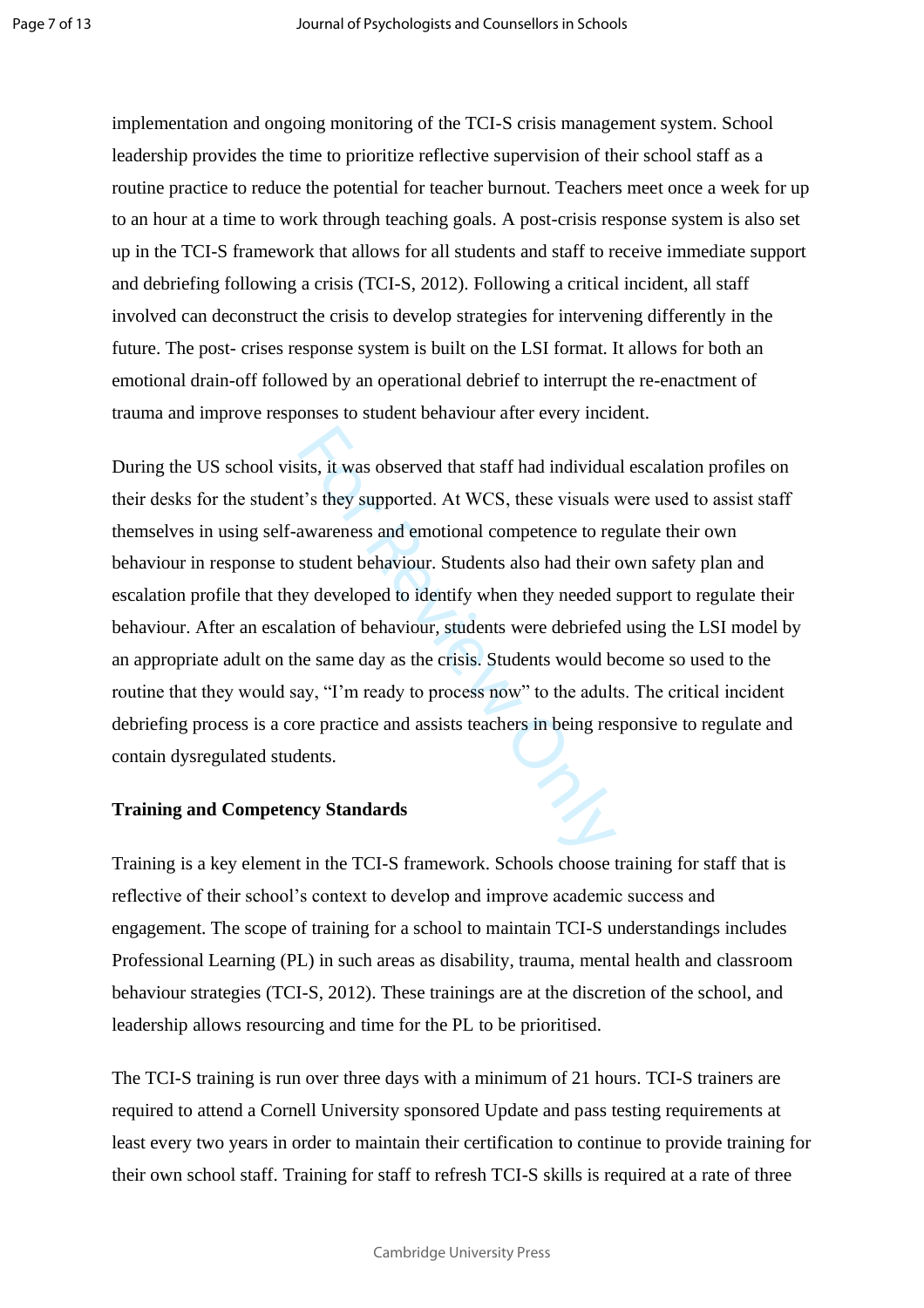hours every three months in -house. These refreshers can be creatively organised into school staff meetings. Refreshers are designed to give staff the opportunity to practise de -escalation skills, the LSI, emotional first aid and crisis co -regulation. Documentation of these training events and assessment of staff level of competency is critical in order to maintain the TCI -S system.

#### **Data -driven Incident Monitoring and Feedback**

Documentation, data analysis, and feedback to all levels of staff teams are an essential part of physical restraint reduction efforts and reducing mental health problems with students (TCI - S, 2012). The TCI -S documentation reflects changes in data that contribute to the effectiveness of the TCI -S system. This documentation and monitoring system allow for the school to review incidents and make decisions about individual and organisational practice to recommend corrective action (TCI -S, 2012).

S system. This documentation and monitor<br>S system. This documentation and monitor<br>s and make decisions about individual and<br>tion (TCI-S, 2012).<br>tital Hillside School of Fife, the impetus for<br>ng used on-site with students w In Scotland at the residential Hillside School of Fife, the impetus for change was the number of physical restraints being used on -site with students who were dysregulated and/or physically aggressive. Over three years, the school reduced the number of restraints of students aged 8 -18 years from several per day to two to three per week. As an additional positive effect, students attending WCS demonstrated improvements in overall mental health. In particular, after 6 months of TCI -S combined with CARE, staff at WCS observed a reduction in the number of psychotropic medications being prescribed to individual students (Smith et al., 2019). When explored further, WCS reported student wellbeing was improved because of the new communication style used by the WCS' staff to the clinical staff. An example included using terminology such as 'the student was demonstrating pain -based behaviour' as opposed to 'the student was being controlling and manipulative'. Students observed the trauma -informed care practise instead of the pathology -driven description of behaviour, and this positively impacted all aspects of the student's life.

Data collected across schools included attendance, academic attainment, student readiness for change, police involvement to the school, staff burnout and retention as well as the number of detentions and suspension data. The use of data collection tools differed across schools which included; Social and Emotional Learning pre -screening surveys and assessment, the Strengths and Difficulties Questionnaire (SDQs) for parents and students (pre and post) and the ARTIC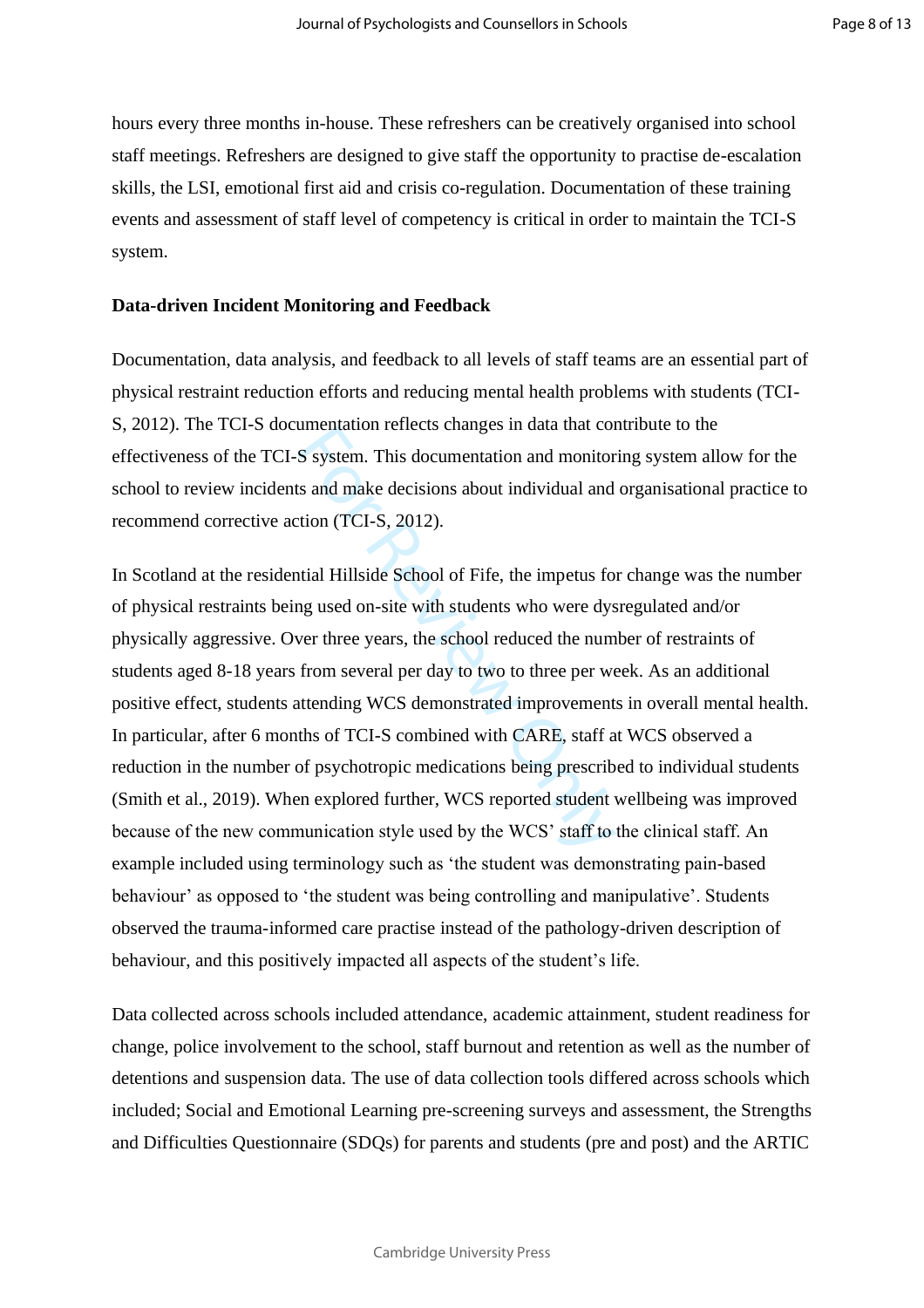tool (Assessment of Staff Attitudes to Trauma -Informed Care). The use of data has allowed these schools to inform planning and strategic direction with their students.

#### **TCI -S Limitations**

It is important to note that while observing the positive outcomes of the qualitative research with TCI -S internationally, there were limitations identified with application in schools. It has been demonstrated that TCI -S is unlikely to be a successful model if leadership do not take ownership and provide resources for school staff to implement. If a dedicated team of school staff decide to train in TCI-S but the impetus has not come from leadership in a topdown approach, TCI -S, while it might have some effect for that team, can lose its rigour and be utilised as a training program rather than a systemic framework. By implementing TCI-S in this way, not all staff are likely to remain consistent in the systemic approach and impact for students can be lost.

Time and resource commitment are an imperative component of the TCI -S system. When schools are unable to prioritize training time and staff resourcing to manage critical incidents,

For Revince it might have some effect for that team<br>rogram rather than a systemic framework. In<br>the likely to remain consistent in the system<br>internet are an imperative component of the<br>oritize training time and staff reso TCI -S can lose its integrity. The time and resourcing allocated from leadership is required at times, to be prioritized over academic teaching. This shift in lens can be difficult for some schools when governed by outcomes -based education approaches and calls for student performance accountability.

The TCI -S emotional competence training appeared to be useful for staff and has been reported to have had an indirect effect on students' challenging behaviour. However, the dosage treatment for school staff and students needs to be balanced to ensure inclusive outcomes for all involved. TCI -S implementation has not yet been investigated systematically using randomised controlled trials and longitudinal research is also lacking.

### **Conclusion and Implications**

Implementation of TCI -S in the US and UK show an increased ability on the part of staff to manage and prevent crises, as well as to assist students to learn new ways of coping. The most striking findings of the TCI -S research has been that TCI -S works as an emotional competence training framework for staff. The implications for staff with strong emotional competence have been observed to influence a positive safe school culture. The other unique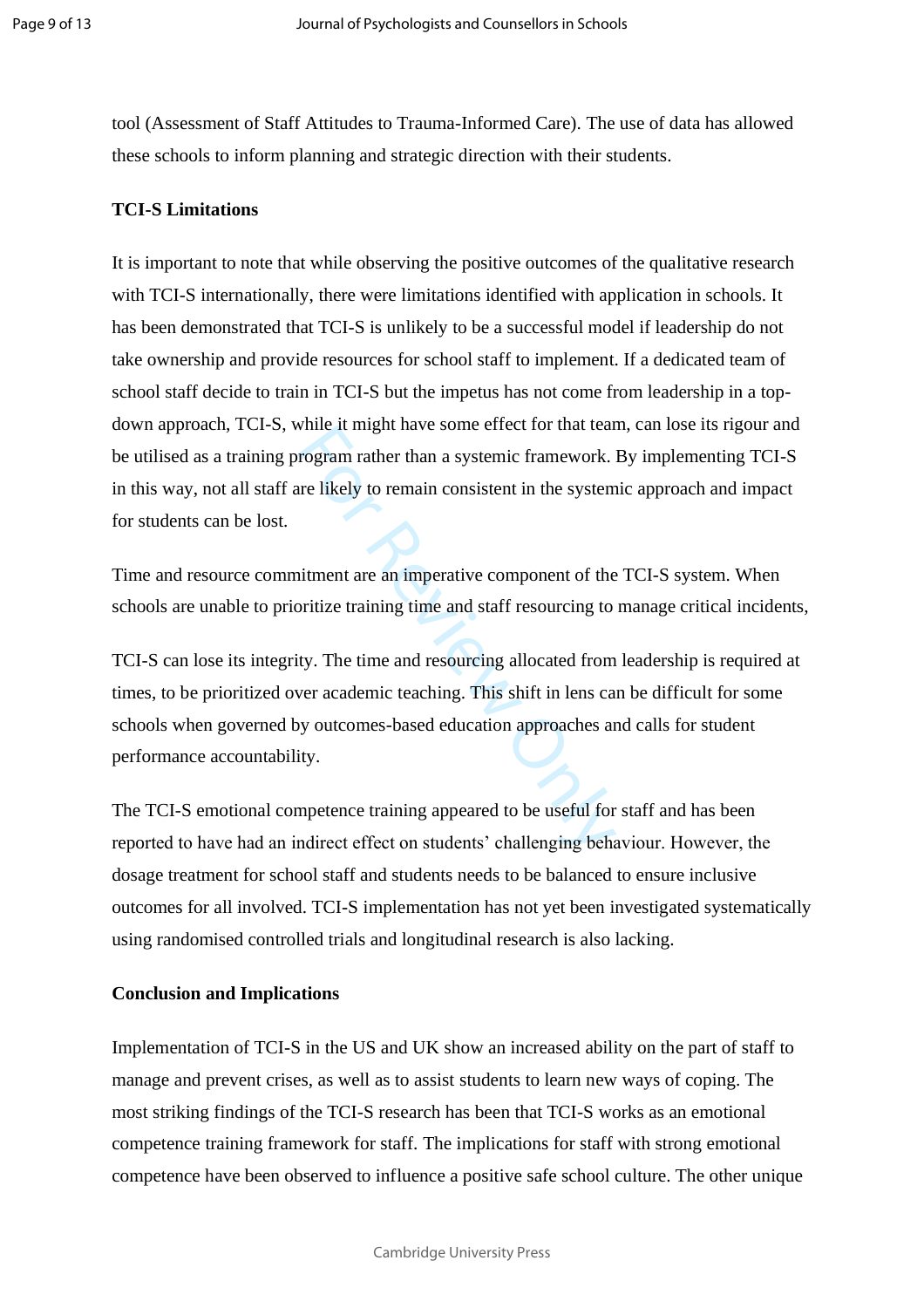finding with the TCI -S system is that students who, in the past, demonstrated unhelpful behaviour to get their needs met have been taught new ways to respond and interact through day -by -day interactions with emotionally competent adults. As a result, there have been observed reductions in violent and emotionally driven behaviour responses in schools.

The implications of these findings suggest:

- 1. the need and benefit for leadership to endorse a top -down approach to implementing a framework such as TCI -S in schools;
- 2. TCI -S works best when combined with a program inside the framework such as CARE or a social and emotional program; for example,in the Australian context Berry Street Model, Promoting Alternative Thinking Strategies (PAThS), Aussie Optimism ;
- 3. the need for post -crisis supervision and debrief processes for school staff following every critical incident;
- 4. the essential link with family and clinical services in schools to support at -risk students; and
- 5. the importance of ongoing education of school staff about trauma and trauma informed practices to equip schools with strategies and resources to teach coping skills to students unable to function effectively in mainstream school settings.

and chiotional program, for example, in the<br>moting Alternative Thinking Strategies (P<sub>/</sub><br>crisis supervision and debrief processes for<br>dent;<br>with family and clinical services in schools<br>congoing education of school staff ab In Australia, TCI has been offered within the clinical setting, and in Western Australia particularly, it is implemented within Child Protection and Family Support (CPFS), Department of Health and Child and Adolescent Mental Health Services (CAMHS). In 2016, TCI -S was introduced into the School of Specialised Educational Needs: Behaviour and Engagement (SSEN:BE) Engagement Centres in the Western Australian Department of Education. The Department of Health's Family Pathways service and Adolescent Unit have also introduced TCI in suburban clinics and hence, TCI is already broadening its reach within this state. Based on these findings and promising results, TCI -S training and implementation in schools is at an early stage in Australia and in particular in Western Australia. The results are still being monitored about staff emotional competence and the compounding impact on challenging behaviour.

Given that TCI -S has been successfully implemented within schools in the US and UK, these findings warrant conducting empirical studies in Australian schools. Factors to be considered are the effect of moderating variables; for example, boys and girls may show differential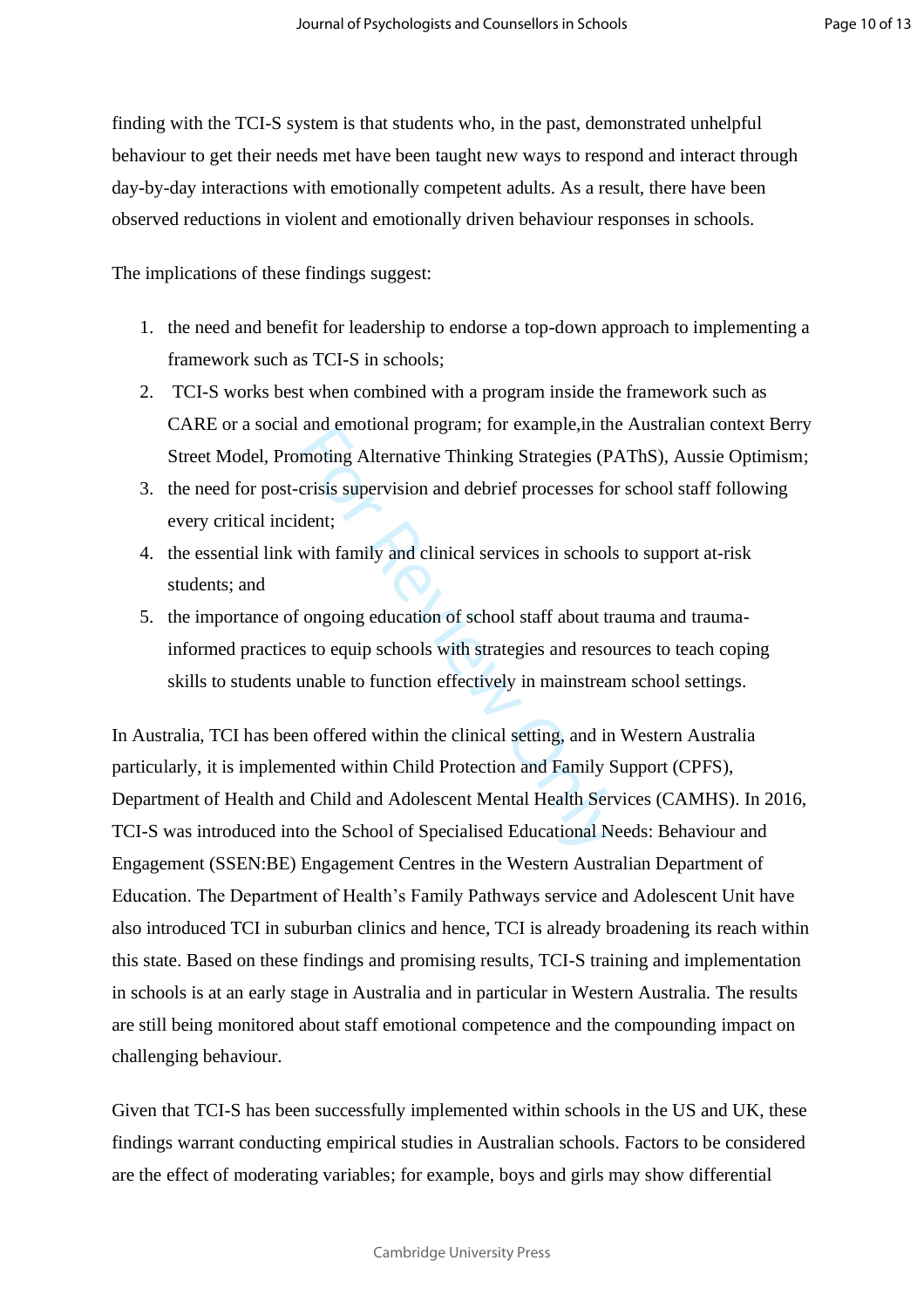responses to the TCI -S intervention. The influence of mediating variables should also be taken into account. These include improved parent/carer supervision and relations with youth, and integration with evidence -based social -emotional interventions. Furthermore, a comprehensive analysis to investigate the predictor factors is highly advocated. These are variables that influence the likelihood of an outcome for a given treatment. Predictor variables may identify whether the treatment effect is stronger under certain conditions; for example, higher or lower levels of evidence- based program support.

A hypothetical question for further exploration may be to examine is whether TCI -S functions as a stand -alone model, or a model that works in combination with established social-emotional programs that will more likely augment the TCI-S goals? Further study is required to determine the tailored mechanism for effective implementation of trauma informed practices within the school setting. The anticipated findings will help to distinguish the uniqueness of TCI -S compared to other critical incident frameworks with a trauma informed lens and to aid in the future direction of TCI -S.

The state will more likely augment the TCI-S<br>
tailored mechanism for effective impleme<br>
in the school setting. The anticipated finding<br>
compared to other critical incident framewers<br>
in the future direction of TCI-S.<br>
for *This paper was the result of a funded research project, developed by the Anika Foundation to raise funds for the purposes of supporting research into adolescent depression and suicide. The Anika Foundation provides an opportunity for applicants in Australia to make a difference, in an area that affects at least 1 in 4 families. The aim of this paper is to distribute*  the research findings at a national level to promote awareness into effective trauma-informed *practices for schools to support this invaluable venture.*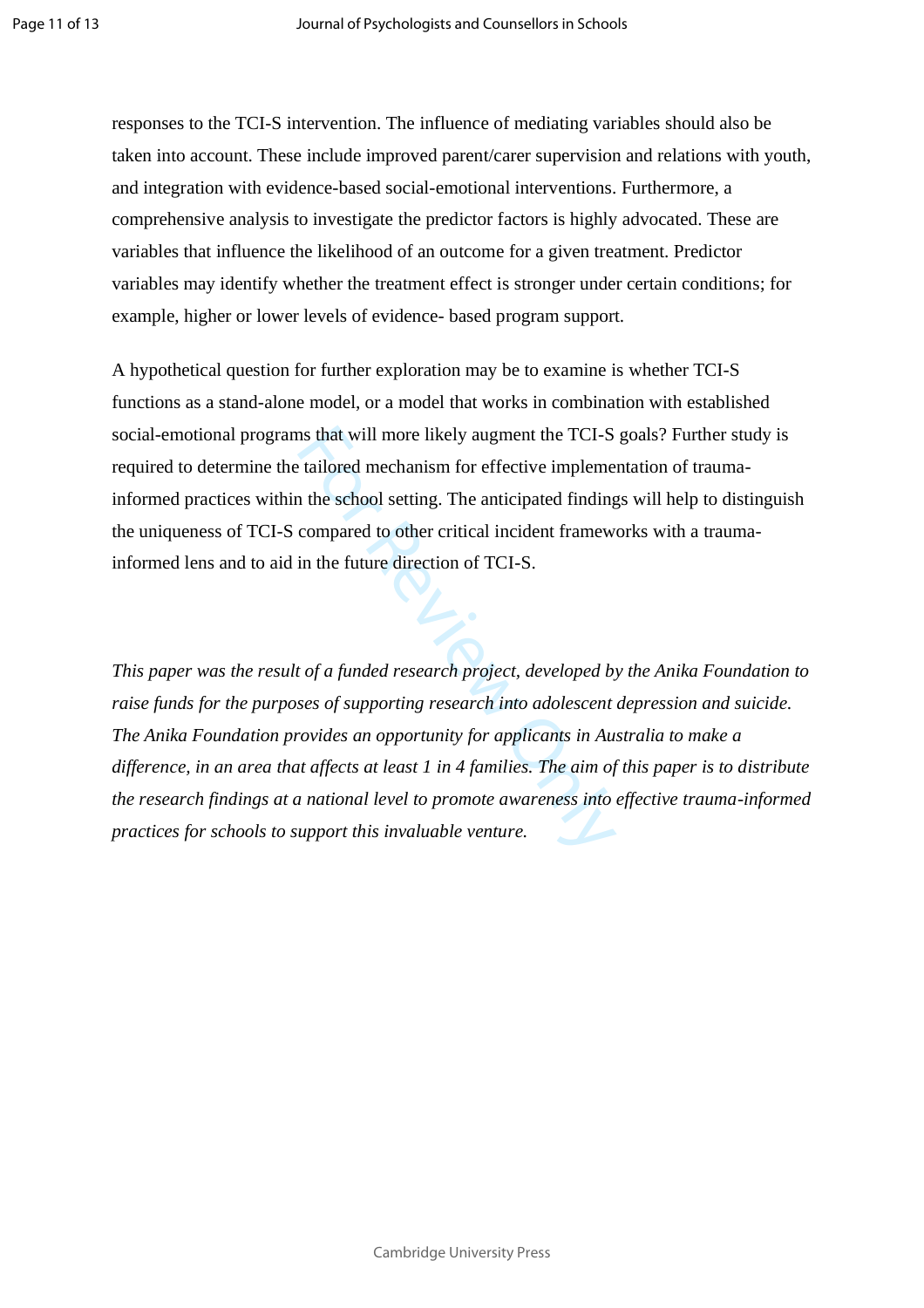#### **References**

- Australian Government: Australian Institute of Family Studies. (2019). Retrieved from https://aifs.gov.au/cfca/publications/effect-trauma-brain-development-children
- Bedi, G., & Goddard, C. (2007). Intimate Partner Violence: What are the impacts on children? *Australian Psychologist, 42*(1), 66 -77. doi: 10.1080/00050060600726296
- Ford, J. D., & Courtois, C. A. (2009). Defining and understanding complex trauma and complex traumatic stress disorders. Treating complex traumatic disorder: An evidence -based guide. In. New York, US: Guilford Press.
- De Bellis, M. D., & Zisk, A. (2014). The biological effects of childhood trauma. *Child and*  Adolescent psychiatric clinics of North America, 23(2), 185-vii. doi: 10.1016/j.chc.2014.01.002
- A. (2014). The biological effects of child<br>
iatric clinics of North America, 23(2), 185-<br>
4.01.002<br>
MCArthur, L., & Leibovitz, T. (2016). He<br>
ma in Schools (HEARTS): A whole-school<br>
program for creating trauma-informed, s Dorodo, J., Martinez, M., McArthur, L., & Leibovitz, T. (2016). Healthy Environments and Response to Trauma in Schools (HEARTS): A whole -school, multi -level, prevention and intervention program for creating trauma -informed, safe and supportive schools. School Mental Health, 8, 163-176. doi: 10.1007/s12310-016-9177-0
- Holden, M., Holden, J. & the TCI -S Instructors of the Residential Child Care Project. (2012). *Therapeutic Crisis Intervention, Reference guide (1st ed.)*. Ithaca, NY: Cornell University.
- Marshall, K. (2013). Burnout hits one in four teachers. Retrieved from https://www.theage.com.au/national/victoria/burnout-hits-one-in-four-teachers-20131005 -2v13y.html
- Morgan, A., Pendergast, D., Brown, R., & Heck, D. (2015). Relational ways of being an educator: Trauma -informed practice supporting disenfranchised young people. *International Journal of Inclusive Education, 19*(10), 1037 -1051. doi: 10.1080/13603116.2015.1035344
- Perry, B. (2007). Stress, Trauma and Post -Traumatic Stress Disorders in Children. Retrieved from https://childtrauma.org/wp -content/uploads/2013/11/PTSD\_Caregivers.pdf